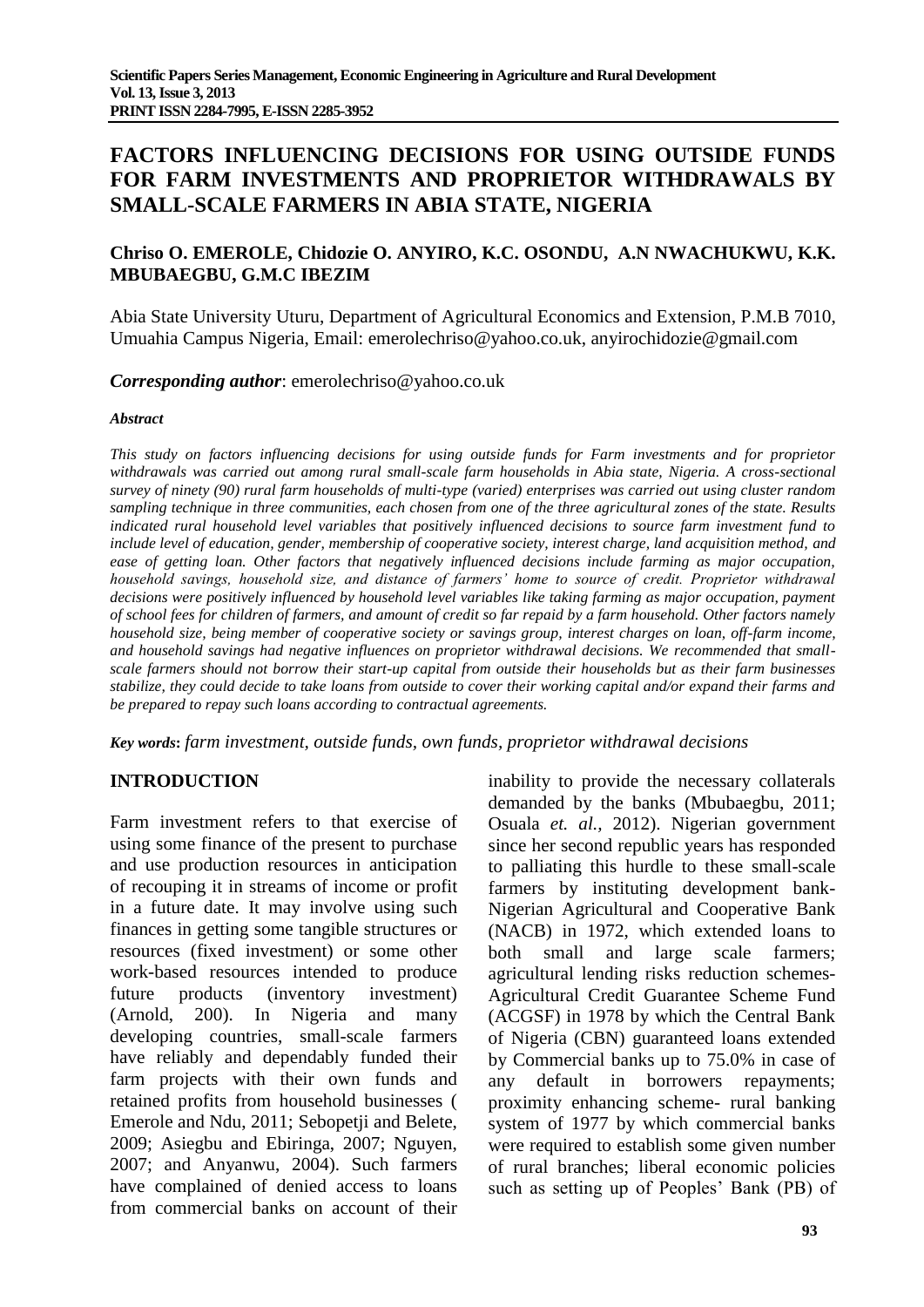1989 to cater for poor borrowers, Community Banks (CB) of 1990s; merger and reform policies-merging Peoples' bank with NACB and the risk assets of the Family Economic Advancement Programme (FEAP) to form Nigerian Agricultural Cooperatives and Rural Development Bank (NACRDB) in 2000; licensing and renaming of CB to Microfinance Institutions (MFIs) in 2005 which currently has been renamed Bank of Agriculture (BOA).

In spite of these efforts, analysts have reported poor repayment of borrowed and invested funds by farmers under different loan schemes (Njoku and Nzenwa, 1990; Njoku and Odii, 1991; Njoku and Obasi, 1991; Oke, *et. al.,* 2007). Among reasons advanced for the poor repayment of borrowed funds are loan diversions, poverty, social expenses (on ceremonies, social clubs, religious obligations, extended family) (Oke *et. al.,* 2007) and using of loans to fund family consumption expenditures (Ogunfowora, *et. al.* 1972). Funds borrowed from outside sources by farmers include those formal and informal credit facilities outside the farmer's personal savings invested in farm activities. In Abia state and in other states of Nigeria, formal credit sources include Commercial banks, BOA, government farm credit corporations and MFIs with the informal credit-giving units including Cooperative societies, farmers savings groups, traditional farmers associations, friends/relatives, and money lenders (Adebayo and Adeola, 2008). To determine actual factors that influence use of these funds sourced from outside farmer's savings, this study had its specific objectives to: (i) describe household level socio-economic of beneficiaries of loans for farm investments ; (ii) determine factors that influenced decision to source credit for investing in small farm enterprises; (iii) analyze farm investment fund (credit) uses by types; and (iv) determine factors that influenced decisions of heads of farm households to withdraw part of borrowed funds to fund consumption expenditures or fund other investments.

## **MATERIALS AND METHODS**

#### **Study Area.**

This study was conducted in Abia State, Nigeria. This state is one of the south-eastern states of Nigeria lying between longitudes  $04<sup>0</sup>$  $45'$  and  $06^0$   $17'$  East of the Greenwich Meridian and latitudes  $07^0$   $00^7$  and  $08^0$   $10^7$ North of the Equator. Occupying an area of 5,833.7 Km<sup>2</sup> (ABSEEDS, 2004), Abia is located 596 Km away from Lagos and 498 Km away from Abuja, the Federal Capital Territory (ABSEEDS, 2004). The state with its administrative headquarters at Umuahia has a population of 2,833,999 consisting of 1,434,193 males and 1,399,806 females (FRN, 2007), and is made up of seventeen (17) local Government Areas (LGAs), with three Agricultural zones. The Agricultural zones are Aba, Umuahia, and Ohafia that are inhabited by about 315,910 farm households (ADP, 1995). Abia State is notable for production of tree crops like oil palm, Cocoa, Cashew, and Rubber. Livestock farming in the state produce poultry, pigs, goats, sheep and rabbits. Food crops grown in the state are Cassava, Yam, Rice, Plantain, Banana, cowpeas, vegetables, melon, pineapples and maize. The commonest farming system in Abia State agricultural zones is mixed farming with most farmers operating on scales that classify them as smallholders.

**Sampling Technique and Data Collection.**  The data were collected following a crosssectional survey of ninety (90) rural farm households of multi-type (varied) enterprises using cluster random sampling technique in three rural communities, each chosen from the three agricultural zones of the state. The communities are Umuekechi-Asa from Aba zone, Nsirimo from Umuahia zone, Eluama-Isuikwuato from Ohafia zone of the State. A farm household was defined for this study in line with Anderson (2002) as an economic unit consisting of either a single person or a group of persons who live together and depend on common income and within the limits of that income, exercise choices in meeting specific objectives and where at least one member describes their major occupation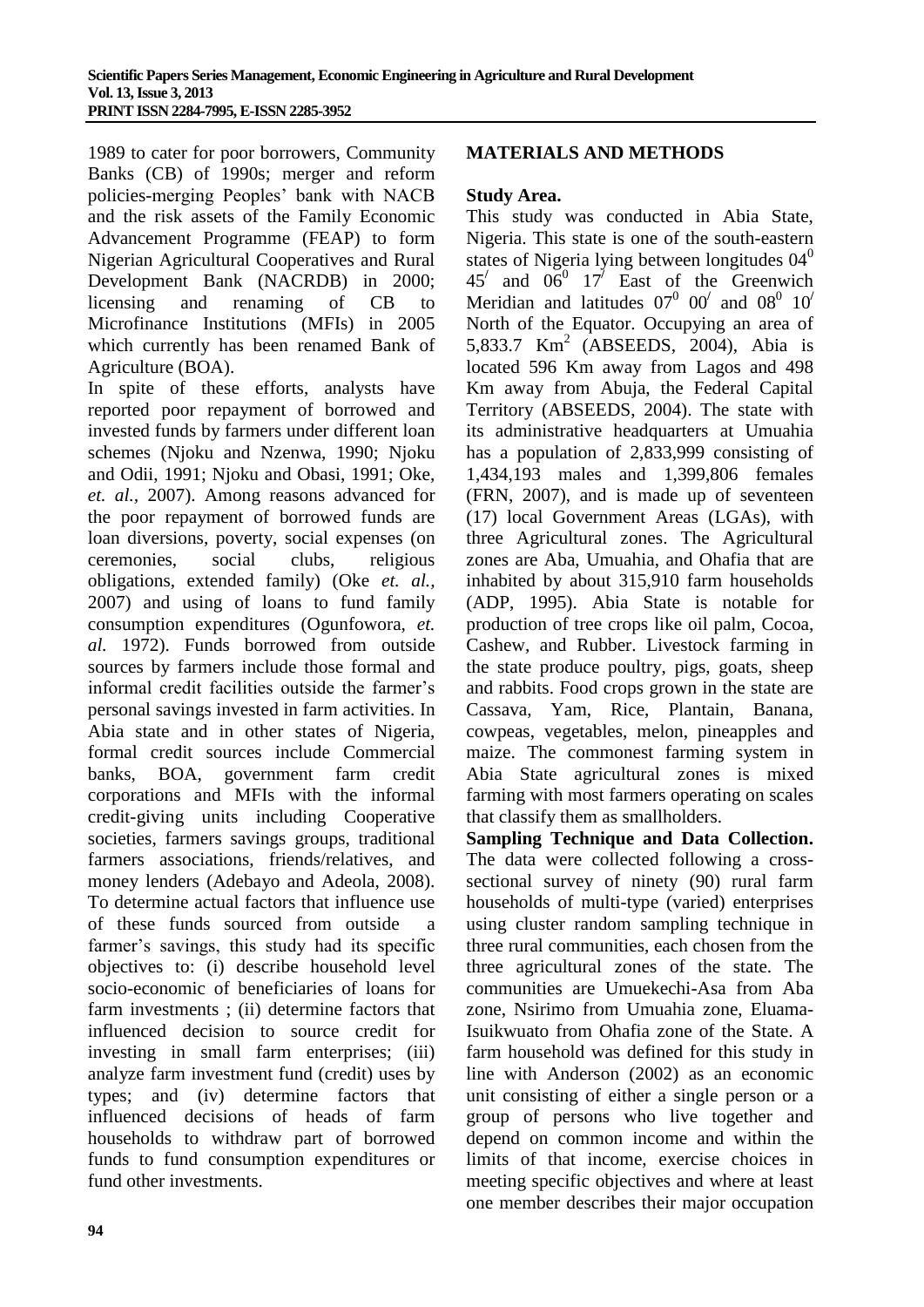as farming. A questionnaire was administered to each chosen farm household following personal interview method by one enumerator in each agricultural zone. Three enumerators were involved in this exercise, collecting data simultaneously from farm households. Data gathered included age of head of farm household, gender, farming experience, household size, farm size, annual personal savings, level of education of household head, land acquisition methods, annual maximum time worked (hours) by hired labour, daily wage rate, number and types of livestock kept, livestock housing needed, Annual budget for livestock healthcare, annual livestock feed budget, membership of traditional savings association, interest charged on loan source, perceived ease of getting loans, and distance of loan source from farmer.

### **Data Analytical Techniques**

A combination of statistical tools including frequency distribution, percentages, and means was used in analyzing the data collected for this study. While frequency, percentages and means were used to describe the socio-demographic characteristics of the farm households (objectives (i) and (iii) ), objectives (ii) and (iv) involved limited response dependent variable which was analyzed with multiple regression probit model. Factors that determined decision to source credit for investing in small farm enterprises and factors that influenced decision of heads of farm households to withdraw part of their borrowed funds to fund consumption expenditures or fund other investments were determined with the model of limited dependent variable as introduced by Tobin (1958) and as applied by Amamiya (1981) and corrected for bias (Heckman, 1976) in selection of respondents. This probit model was stated as follows:

$$
\begin{array}{lclcl} Y_{ij} & = & \alpha_j & + & \beta_j \Sigma H_{ijs} & + & \epsilon_{ij} \\ \ldots \, (1) & & & \\ & & & \\ & & & & \\ & & & & \\ & & & & \\ \end{array}
$$

Where the  $H_{ijs}$  are vectors of s explanatory variables of the jth household using services of borrowed funds in farm investments;  $Y_{ij}$  is a vector of binary variables such that  $Y_{ii} = 1$  if the jth household employs the services of borrowed funds, and 0 otherwise. Since  $Y_{ii}$ can only assume two different values for the decisions, 1 or 0 .The expected probability was defined as follows:

$$
E(Y_{ij}) = E [\alpha_j + \beta_j \sum_{k=1}^{S} H_{ijs} + \epsilon_{ij}]
$$
  
=  $\alpha_j$  <sup>$s$</sup> /<sub>+</sub>  $\beta_j$   $\sum$   $H_{ij}$   $E(H_{ij})$   
... (2) <sup>$k=1$</sup> 

Equation (2) defines the proportion of households with characteristics  $(H_{ii})$  likely to influence use of the services of borrowed funds in their farm investment and the decisions of heads of farm households to withdraw part of the borrowed funds to fund consumption expenditures or fund other investments. The empirical model was specified for decision to take borrowed funds for farm investment thus:

EXP<sub>ij</sub> = β<sub>0</sub> + β<sub>1</sub> ln (FS<sub>ij</sub>) + β2 ln ( ED<sub>ij</sub>) + β3 ln (OC<sub>ij</sub>) + β4 ln (AC<sub>ij</sub>) + β5 ln (HS<sub>ij</sub>)

+ β6 ln (SV<sub>ij</sub>) + β7 ln (OF<sub>ij</sub>) + β8 ln (AG<sub>ii</sub>) + β9 ln (GD<sub>ii</sub>) + β10 ln (CP<sub>ii</sub>)

+ β11 ln (DC<sub>ij</sub>) + β12 ln (TC<sub>ij</sub>) + β13 ln (LA<sub>ii</sub>) + β14 ln (EG<sub>ii</sub>) + ε<sub>ij</sub> ... (3) and

 . decisions of heads of farm households to withdraw part of the borrowed funds to fund consumption expenditures or fund other investments thus:

EXP<sub>ij</sub> = β<sub>0</sub> + β<sub>1</sub> ln (FS<sub>ij</sub>) + β2 ln ( ED<sub>ij</sub>) + β3 ln (OC<sub>ij</sub>) + β4 ln (AC<sub>ij</sub>) + β5 ln (SV<sub>ij</sub>)

+ β6 ln (HS<sub>ii</sub>) + β7 ln (AG<sub>ii</sub>) + β8 ln (GD<sub>ii</sub>) + β9 ln (CP<sub>ii</sub>) + β10 ln (SF<sub>ii</sub>)

+ β11 ln (TC<sub>ii</sub>) + β12 ln (CR<sub>ii</sub>) +  $\beta$ 13 ln (OF<sub>ij</sub>) +  $\varepsilon$ <sub>ij</sub> . ... (4) and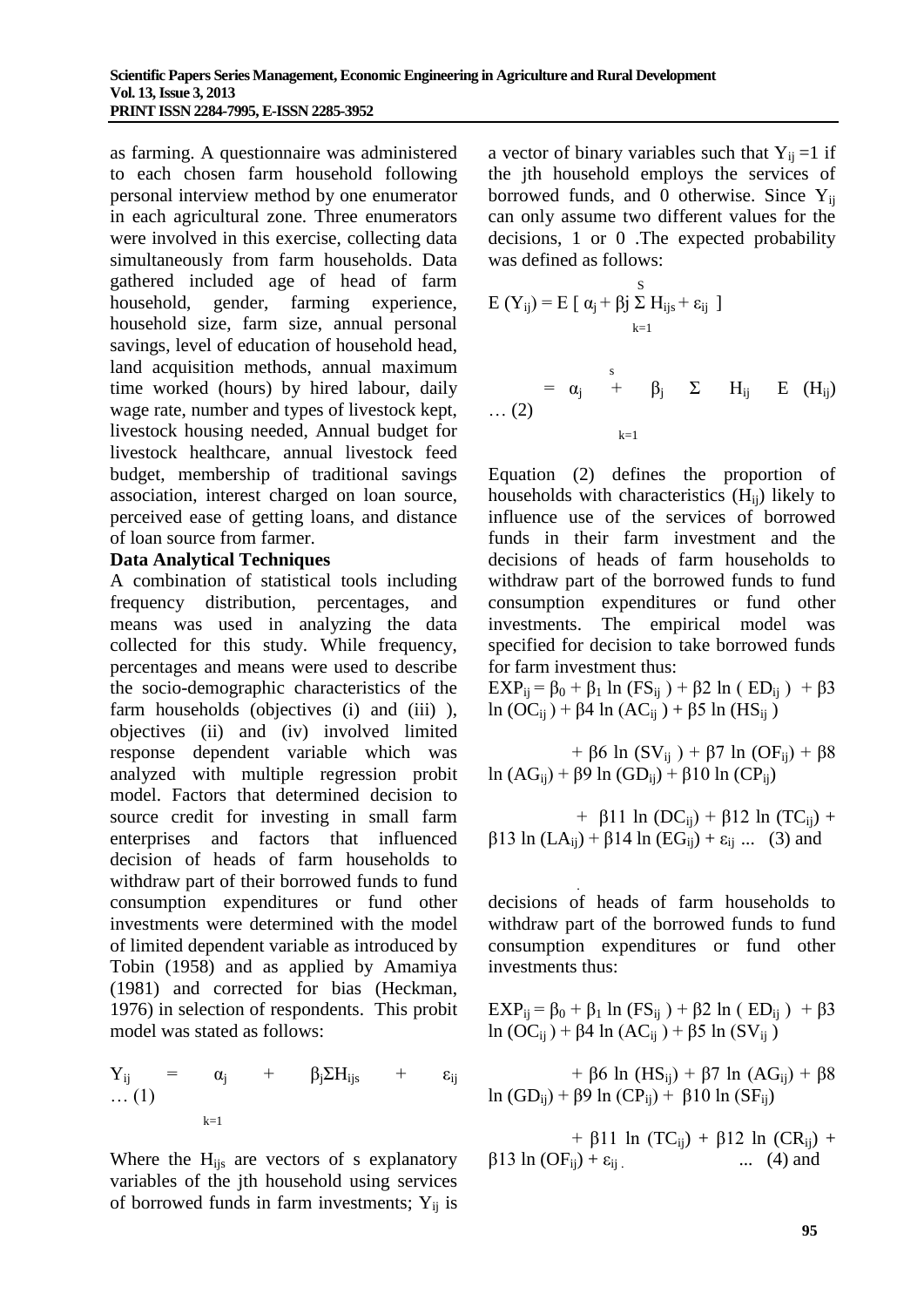| Where explanatory variables (continuous and                           |
|-----------------------------------------------------------------------|
| binary) are as defined in Table 1.                                    |
| Table 1. Description of Variables analyzed by Probit Regression Model |

| <b>Variable</b> | <b>Variable</b> | <b>Expected</b>          | <b>Expected</b> | <b>Description of Variable</b>                                |  |
|-----------------|-----------------|--------------------------|-----------------|---------------------------------------------------------------|--|
|                 | <b>Type</b>     | <b>Sign</b>              | Sign Eqn.       |                                                               |  |
|                 |                 | Eqn. $3$                 | 4               |                                                               |  |
| <b>EXPij</b>    | Binary          |                          |                 | 1 if the jth household decides to take loan for farm          |  |
|                 |                 |                          |                 | investment; 0 if otherwise Eqn. (3);                          |  |
|                 |                 |                          |                 | 1 if the jth household head decides to withdraw part of the   |  |
|                 |                 |                          |                 | loan or returns from its use to fund household consumption or |  |
|                 |                 |                          |                 | other investment; 0 if otherwise eqn. $(4)$ ;                 |  |
| FS ij           | Binary          | $+$                      | $+$             | 1 if size of farmland is at least 3.0 hectares or number of   |  |
|                 |                 |                          |                 | livestock is at least 100 heads; 0 if otherwise;              |  |
| EDij            | Continuous      | $\blacksquare$           | $\sim$          | Number of years of formal Education;                          |  |
| OCij            | Binary          | $+$                      | $+$             | 1 if household major occupation was farming; 0 if otherwise   |  |
| ACij            | Continuous      | $^{+}$                   | $^{+}$          | Amount of credit obtained for farm investment in Naira;       |  |
| CRij            | Continuous      |                          | $^{+}$          | Percentage of credit repaid;                                  |  |
| <b>HSij</b>     | Continuous      | $+$                      | $+$             | Household size (a single person or a group of persons living  |  |
|                 |                 |                          |                 | together and depending on common income and within limits     |  |
|                 |                 |                          |                 | of that income, exercise choices in meeting specific          |  |
|                 |                 |                          |                 | objectives and where at least one member describes their      |  |
|                 |                 |                          |                 | major occupation as farming);                                 |  |
| AGij            | Continuous      |                          | $^{+}$          | Age of head of household (years);                             |  |
| GDij            | Binary          | $^{+}$                   | $^{+}$          | 1 if male; 0 if otherwise;                                    |  |
| CPij            | Binary          | $^{+}$                   |                 | 1 if member of Cooperative Society or Farmers Savings         |  |
|                 |                 |                          |                 | Group; 0 if otherwise;                                        |  |
| DCij            | Continuous      | $\overline{a}$           | $^{+}$          | Distance to formal source of farm credit in Kilometers;       |  |
| TCij            | Continuous      | $\overline{\phantom{0}}$ |                 | Interest charged on borrowed fund in Naira;                   |  |
| LAij            | Binary          | $^{+}$                   |                 | Method land Acquisition (1 if purchased; 0 if otherwise);     |  |
| EGij            | Binary          | $^{+}$                   | $^{+}$          | Perceived ease of getting credit (1 if Easy; 0 if otherwise); |  |
| OFij            | Continuous      |                          |                 | Annual household off-farm income in Naira;                    |  |
| SFij            | <b>Binary</b>   |                          | $^{+}$          | Payment of children school fees (1 if yes; 0 if otherwise).   |  |
| SVij            | Continuous      | $\overline{a}$           |                 | Annual Household Savings in Naira.                            |  |
|                 |                 |                          |                 |                                                               |  |

The dependent variable for equation (3) is household's decision to take outside fund (loan) for farm investment as defined in equation (1); and the dependent variable for equation (4) is decision of heads of farm households to withdraw part of the borrowed funds to fund consumption expenditures or fund other investments as defined in equation (1). It was hypothesized that taking outside fund (loan) for farm investment by a household would positively be influenced by: FSij; OCij; ACij; CPij; LAij; and EGij; but would negatively be influenced by: EDij; SVij; OFij; AGij; DCij; and TCij on one side; and a farmer deciding to withdraw part of the borrowed fund to finance consumption expenditures or fund other investments would positively be influenced by: OCij; ACij; HSij; SFij; and CRij; but would negatively be

**96**

influenced by: FSij; EDij; SVij; AGij; CPij ; TCij and OFij.

## **RESULTS AND DISCUSSIONS**

### **General Characteristics**

**The socioeconomic characteristics of sampled ninety (90) farm households in Abia State of** Nigeria are as summarized in Table 2.

It revealed that farm sizes to a good proportion of the farm households (52.2%) was less than one hectare (mean 0.81ha) with only a small proportion (15.6%) cultivating more than three hectares (mean 5.12ha).

Ugwumba *et. al.,* (2010) revealed that small sizes of farms amongst smallholders in southeastern Nigeria call for some form of Integration especially to a proportion (47.62%) with some crop-livestock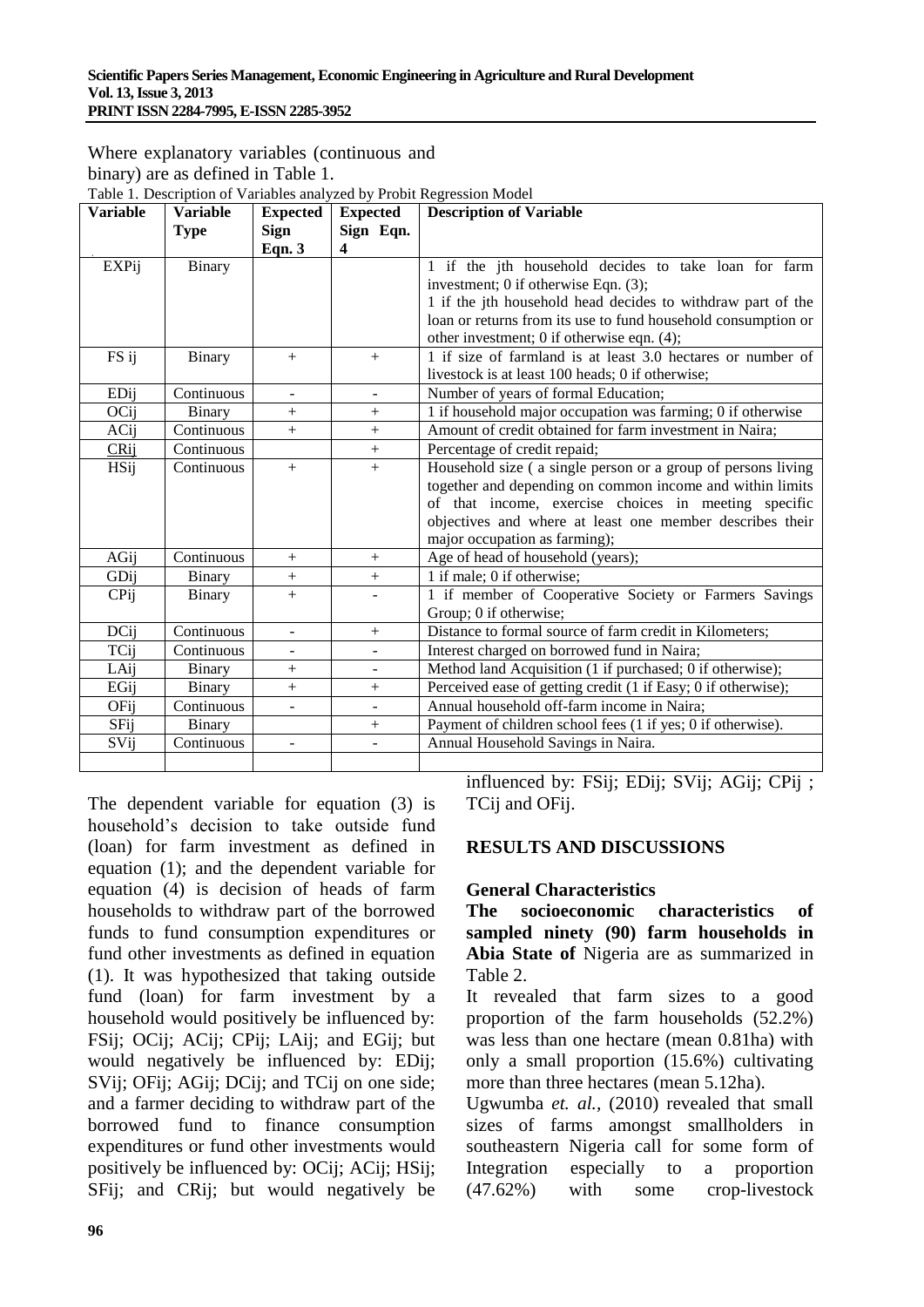integration potential. Size of households in the area skewed more (54.4%) to at most six members.

The mean size of the farm households ranged from approximately five to seventeen members.

| <b>Variable</b>                                                   | <b>Number</b>                                                                      | <b>Mean of continuous</b>                 | Percentage |  |  |
|-------------------------------------------------------------------|------------------------------------------------------------------------------------|-------------------------------------------|------------|--|--|
|                                                                   |                                                                                    | Variables n=90                            | $($ %)     |  |  |
|                                                                   | Annual Arable crop farm Size (Hectares)                                            |                                           |            |  |  |
| $<\,1.0$                                                          | 47                                                                                 | 0.81                                      | 52.2       |  |  |
| $1.0 - 3.0$                                                       | 29                                                                                 | 2.53                                      | 32.2       |  |  |
| > 3.0                                                             | 14                                                                                 | 5.12                                      | 15.6       |  |  |
| Household Size (Number)                                           |                                                                                    |                                           |            |  |  |
| $1-6$                                                             | 49                                                                                 | 4.91                                      | 54.4       |  |  |
| $7 - 13$                                                          | 25                                                                                 | 8.91                                      | 27.8       |  |  |
| >13                                                               | 16                                                                                 | 16.52                                     | 17.8       |  |  |
|                                                                   |                                                                                    | Education Level of Household head (Years) |            |  |  |
| No formal Education                                               | 17                                                                                 | 0.0                                       | 18.9       |  |  |
| Primary Education                                                 | 24                                                                                 | 5.7                                       | 26.7       |  |  |
| <b>Secondary Education</b>                                        | 30                                                                                 | 8.4                                       | 33.3       |  |  |
| <b>Tertiary Education</b>                                         | 19                                                                                 | 21.2                                      | 21.1       |  |  |
| Farm Investment Loans by households in Agricultural Zones (N'000) |                                                                                    |                                           |            |  |  |
| Aba Agric. Zone                                                   | 30                                                                                 | 30.8                                      | 33.3       |  |  |
| Umuahia Agric. Zone                                               | 30                                                                                 | 22.7                                      | 33.3       |  |  |
| Ohafia Agric. Zone                                                | 30                                                                                 | 23.2                                      | 33.3       |  |  |
| Gender of head of Households                                      |                                                                                    |                                           |            |  |  |
| Adult male                                                        | 67                                                                                 |                                           | 74.4       |  |  |
| Adult female                                                      | 23                                                                                 |                                           | 25.6       |  |  |
| $\frac{1}{2}$                                                     | $\mathbf{r}$ $\mathbf{r}$ $\mathbf{r}$ $\mathbf{r}$<br>$\sim$ $\sim$ $\sim$ $\sim$ |                                           |            |  |  |

 $N150.00 \approx US $1.00$ . Source: Field Survey, 2011.

Large household sizes have negative implications on effective use of loans and their repayments (Njoku and Obasi, 1991). The formal educational attainment of heads of farm households in the area was relatively high since only 18.9% of them had no formal education. Level of formal education and literacy of a household head could influence his/her decisions on source and type of credit to use in farm operations.

Table 2 further revealed that farm households in Aba agricultural zone relatively took more farm credit  $(\frac{N}{924}, \frac{000.00}{100})$  (mean N30,800.00) than their colleagues in Umuahia agricultural zone  $(\text{N}681, 000.00)$  (mean  $\text{N}22$ , 700.00) and Ohafia zone (N696, 000.00) (mean N23, 200.00). Two factors, namely relative better soil fertility and proximity to urban market no doubt accounted for this difference of borrowing for production (risks) amongst these farmers. There are relatively more male headed farm households (74.4%) than female headed farm households (25.6%) amongst the respondents in the state.

## **Farm Credit Uses and Investment Types**

Table 3 shows distribution of used farm investment loans households in Abia State, Nigeria.

Broadly, the study identified two types of investment spending namely fixed investments and inventory investment. The fixed investments in the farm business are the purchases of capital goods such as implements, livestock pens (houses), and farmers' new residential houses. The inventory investments are changes in farm business inventories (Arnold, 2001).

Table 3 shows that farm investments loans taken by the respondents were used more in Aba agricultural zone  $(\frac{N}{924}, 000.00)$  than in Ohafia agricultural zone  $(\text{N696},000)$  and in Umuahia agricultural zone (N681,000.00). The items funded as fixed investments included rent paid on leased farmlands, construction of livestock pens, and purchase of farm implements.

These accounted for  $\mathbb{N}240,000.00$  in Aba agricultural zone, N149,000.00 in Umuahia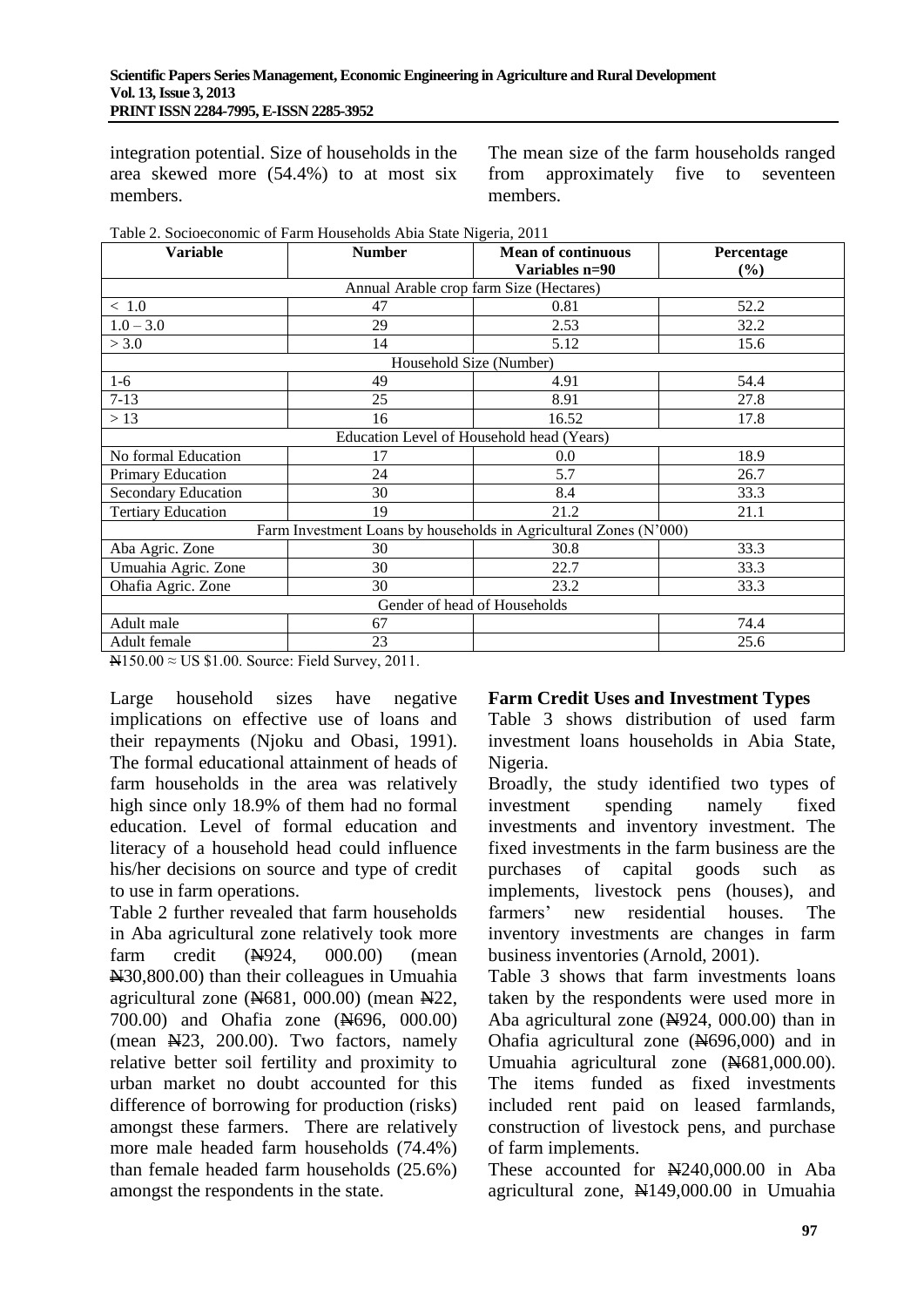agricultural zone, and  $\text{H}163,000.00$  in Ohafia agricultural zone or cumulative 23.99% of the total investment funds used in the area.

| <b>Agricultural zone</b> | <b>Farm Investment Type</b>                                    | <b>Amount</b><br>N'000 | <b>Total</b><br>N'000 |
|--------------------------|----------------------------------------------------------------|------------------------|-----------------------|
| Aba                      | <b>Fixed Investment:</b>                                       |                        |                       |
|                          | Rent on leased land                                            | 92                     |                       |
|                          | <b>Construction of Pens</b>                                    | 62                     |                       |
|                          | Purchase of Implements                                         | 86                     | 240                   |
|                          |                                                                |                        |                       |
|                          | <b>Inventory Investment:</b><br><b>Purchase of Fertilizers</b> |                        |                       |
|                          |                                                                | 179<br>204             |                       |
|                          | Wages to hired labour                                          |                        |                       |
|                          | Seeds & planting materials                                     | 47                     |                       |
|                          | Livestock feeds                                                | 197                    |                       |
|                          | Livestock medication                                           | 57                     | 684                   |
|                          | Sub-total                                                      |                        | 924                   |
| Umuahia                  | <b>Fixed Investment:</b>                                       |                        |                       |
|                          | Rent on leased land                                            | 65                     |                       |
|                          | <b>Construction of Pens</b>                                    | 46                     |                       |
|                          | Purchase of Implements                                         | 38                     | 149                   |
|                          | <b>Inventory Investment:</b>                                   |                        |                       |
|                          | <b>Purchase of Fertilizers</b>                                 | 124                    |                       |
|                          | Wages to hired labour                                          | 168                    |                       |
|                          | Seeds & planting materials                                     | 44                     |                       |
|                          | Livestock feeds                                                | 148                    |                       |
|                          | Livestock medication                                           | 48                     | 532                   |
|                          | Sub-total                                                      |                        | 681                   |
| Ohafia                   | <b>Fixed Investment:</b>                                       |                        |                       |
|                          | Rent on leased land                                            | 68                     |                       |
|                          | <b>Construction of Pens</b>                                    | 53                     |                       |
|                          | Purchase of Implements                                         | 42                     | 163                   |
|                          | <b>Inventory Investment:</b>                                   |                        |                       |
|                          | <b>Purchase of Fertilizers</b>                                 | 141                    |                       |
|                          | Wages to hired labour                                          | 147                    |                       |
|                          | Seeds & planting materials                                     | 38                     |                       |
|                          | Livestock feeds                                                | 156                    |                       |
|                          | Livestock medication                                           | 51                     | 533                   |
|                          | Sub-total                                                      |                        | 696                   |
| Total                    |                                                                |                        | 2.301                 |
| <b>Proportions</b>       |                                                                |                        | Percentage (%)        |
| <b>Fixed investment</b>  |                                                                |                        | 23.99                 |
| <b>Inventory</b>         |                                                                |                        | 76.01                 |
| investment               |                                                                |                        |                       |

Table 3.Borrowed Funds Uses by Types of Investments in Zonea of Abia State, Nigeria, 2012

 $N150.00 \approx US $1.00$ . Source: Field Survey, 2011.

Items of inventory investment were purchase of fertilizers, wages to hired labour, seeds and planting materials, livestock feeds, and livestock medication. These variables accounted for N684,000.00 in Aba agricultural zone, N532,000.00 in Umuahia agricultural zone, and N533,000.00 in Ohafia agricultural zone or cumulative 76.01% of total investment funds used in the area.

# **Decision Determinants**

Farm households are often confronted with challenges of making decisions between alternative choices. In the area of their finance needs, decision often revolves around using own savings to fund farm activities and investment or going out to borrow funds for investment in farming. When the later is the option, the farmer will have to decide which financial market to go and borrow funds. The first stage of this decision to take or not to take outside fund to finance farm investment is usually influenced by some factors. Table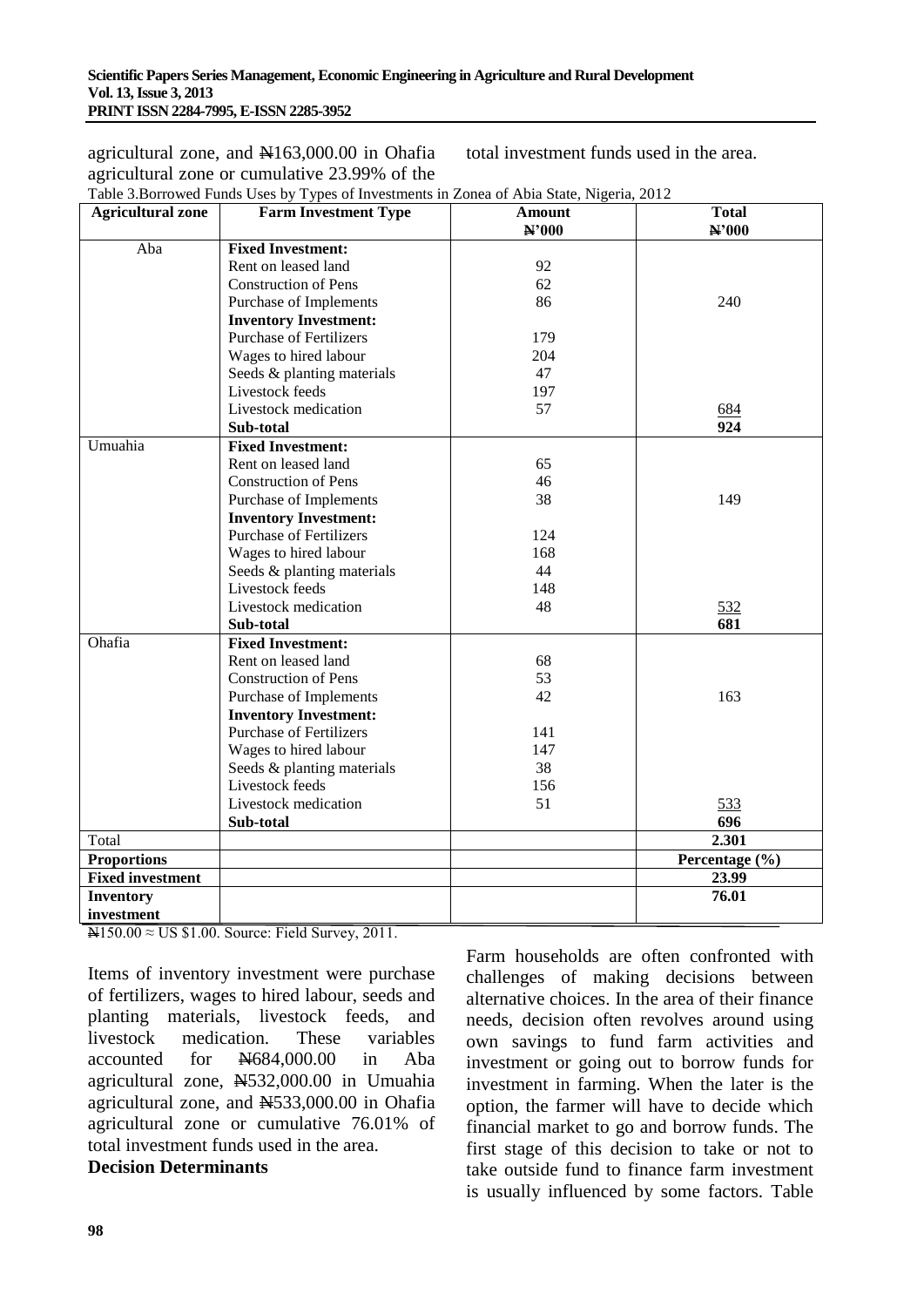4.0 shows estimate of some of these hypothesized factors among small-scale farmers in the study area. The table reveals ten out of fourteen variables as being statistically significant in informing this investment borrowing decisions of the farmers.

#### **(a)Factors Influencing Decisions to Borrow fund for Farm Investment**

Table 4 reveals that taking farming as major occupation, gender (being a male), belonging to cooperative society or savings group, household size, acquisition of farmland by purchase, and ease of getting farm investment loans had positive significant influences on a farm household in deciding to take farm investment loans in Abia State, Nigeria. Having positive significant influences means that existence of these variables in the farm households strongly compelled the household to decide taking loans for investment in farm business. Male farmers had been favoured more by lenders in farm financing markets while women constitute the vulnerable gender that have enjoyed some level of social backwardness (Anjugam and Ramasamy, 2007; Hazarika, and Guha-Khasinobis, 2008).

| Table 4. Maximum Likelihood Estimates of First-Stage Probit Model Explaining |  |
|------------------------------------------------------------------------------|--|
| Household Decisions to Take Loans for Farm Investment in Abia State, Nigeria |  |

| Variable             | Coefficient | <b>Standard Error</b> | <b>T-statistic</b> |
|----------------------|-------------|-----------------------|--------------------|
| FS                   | 1.423       | 0.991                 | 1.436              |
| ED                   | $-3.354***$ | 0.812                 | $-4.131$           |
| OC                   | $0.788**$   | 0.427                 | 1.845              |
| AC                   | 0.226       | 0.473                 | 0.478              |
| SV                   | $-0.732**$  | 0.425                 | $-1.722$           |
| <b>HS</b>            | $1.325**$   | 0.645                 | 2.054              |
| AG                   | 0.999       | 0.952                 | 1.049              |
| GD                   | 0.998***    | 0.447                 | 2.233              |
| CP                   | $0.726***$  | 0.287                 | 2.523              |
| DC                   | $-1.314**$  | 0.661                 | $-1.924$           |
| <b>TC</b>            | $-1.038***$ | 0.466                 | $-2.227$           |
| LA                   | $3.146***$  | 0.683                 | 4.606              |
| EG                   | $4.222***$  | 1.025                 | 4.119              |
| OF                   | $-0.699$    | 0.482                 | $-1.490$           |
| Intercept            | $3.411***$  | 0.942                 | 3.621              |
| Log-Likelihood ratio | 77.134      |                       |                    |
| R-Squared            | 0.712       |                       |                    |

Dependent variable (D) = Takes loan for farm investment, \*\* significant at 5.0%; \*\*\* Significant at 1.0%. Source: Field Survey, 2011

Other factors namely, level of education of household head, amount of household savings, distance from farmers' home to source of loan, and interest charges on the loans had negative but significant influences in decisions to take farm credit in the study area. This means that the more these variables increased at the time of making this decision, the less the household were compelled to take any farm investment loans. Level of education of household head showed negative influence on decision to take farm investment loans and was in line with previous studies (Nguyen, 2007; Shah, *et. al.,* 2008).

A farm household having more savings has less urge to taking farm loans from outside. This is because the household savings can be used in self-financing of fixed investments and loans used to fund working capital. This practice of using personal or household savings to fund start-up capital helps to conjure commitment and feeling of ownership and financial discipline to a farm proprietor. Distant sources of farm credit dissuade investors from taking loans since repeated visits to such loan sources mean more expenses in transport fares and travel logistics. When a source of credit is near to a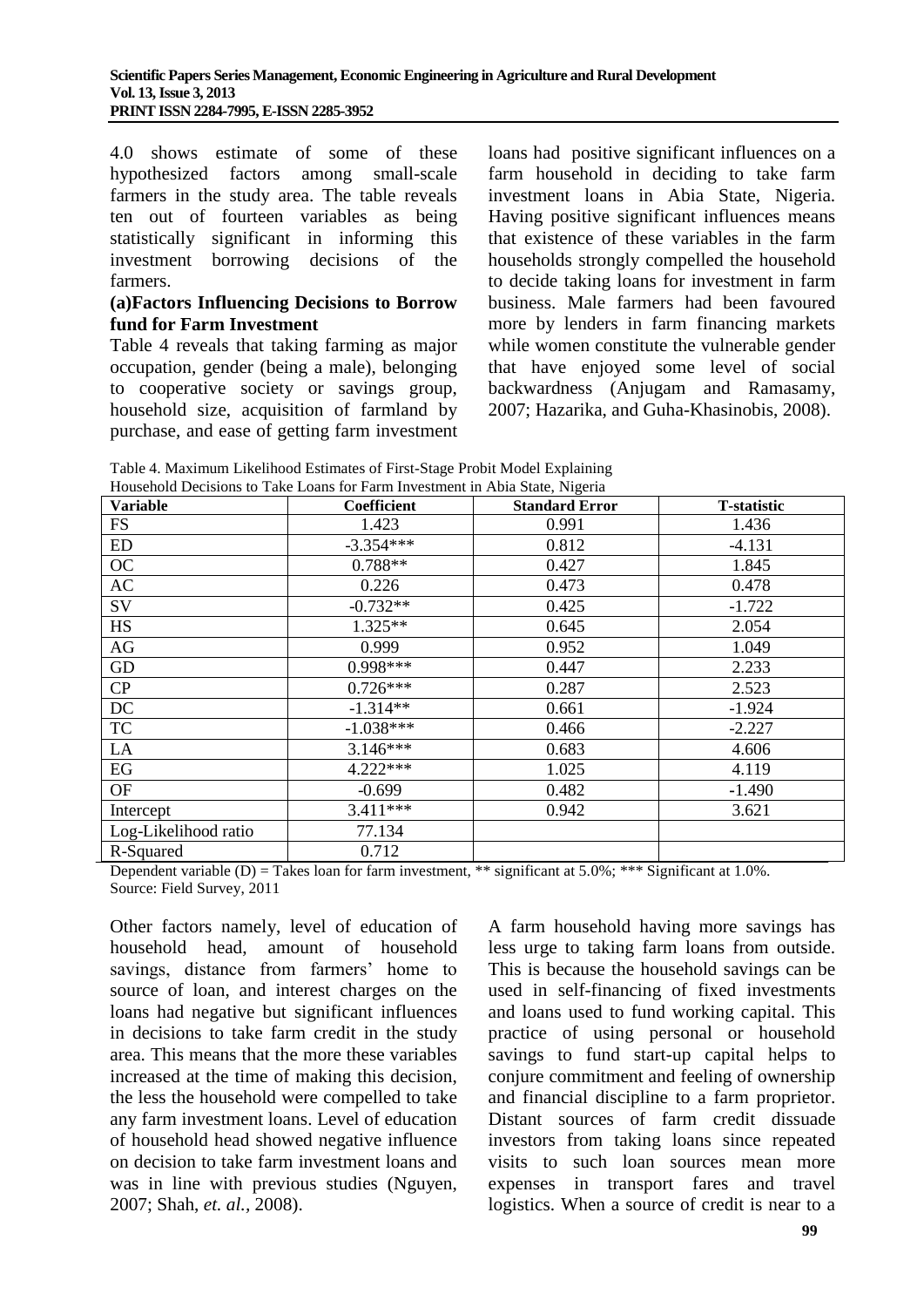borrower the better for him/her to access the credit; and the lender is in a better position to supervise the use of the credit (Obike, 2013). Interest charges on loans are prices paid by borrowers for using the facility. In all normal economic goods such prices are inversely related to volume of the goods (loan) and the willingness to have the facility.

Six of the above factors (level of education, gender, being member to cooperative society, interest charge, land acquisition method, and ease of getting the loan) were very highly ( $p$ < 0.01) significant determinants of decisions to fund farm investments with loans. The other factors (farming as major occupation, household savings, household size, and distance of farmers' home to source of credit) were significant but at a relatively lower alpha level of probability  $(P< 0.05)$ .

## **(b)Factors that influenced Decision to use Loans for Consumption Expenditure or Other Investment**

Proprietor withdrawal decisions are all decisions made by a proprietor against the original intention for a loan facility. These decisions have amounted to diversions in the use of farm credit (Oke *et. al.,* 2007; Ogunfowora, *et. al.* 1972). Table 5 revealed that taking farming as major occupation, payment of school fees for children of farmers, and amount of credit repaid by a

farm household positively determined proprietor withdrawal decision of small-scale farmers. Other factors such as household size, being member of cooperative society or savings group, interest charges on loan, household off-farm income, and household savings had negative influences on proprietor withdrawal decisions.

Households that took farming as their major occupation have no other source(s) of cash income especially during period between planting and harvesting and as such resort to using part of their loans to fund household consumption, pay school fees of their children, and meet other social obligations requiring cash expense. Mores so, households that have almost completed repaying their loans spend from their farm proceeds with much ease and confidence. Households that are large, and who decided to take farm loans spend quite a large portion of such loans in funding basic needs such as food, clothing, healthcare and shelter repairs.

All these factors (with positive or negative influences) were very highly significant (P< 0.01) in determining behavior of farm proprietor to withdrawing part of investment loans to fund family living expenses or withdrawing part of its returns to fund other non-farm investment in the study area.

Table 5. Maximum Likelihood Estimates of First-Stage Probit Model Explaining Household Head Decisions to Use Sourced Farm Loans for Consumption Expenditure/Other non-farm Investments in Abia State, Nigeria

| <b>Variable</b>      | Coefficient | <b>Standard Error</b> | <b>T</b> -statistic |
|----------------------|-------------|-----------------------|---------------------|
| FS                   | $-1.721$    | 0.923                 | $-1.865$            |
| ED                   | $-0.374$    | 0.864                 | $-0.433$            |
| OC                   | $0.787***$  | 0.329                 | 2.392               |
| AC                   | 0.226       | 0.473                 | 0.478               |
| HS                   | $-0.935***$ | 0.374                 | $-2.500$            |
| AG                   | 0.999       | 0.952                 | 1.049               |
| GD                   | 0.987       | 0.651                 | 1.516               |
| CP                   | $-0.718***$ | 0.287                 | $-2.502$            |
| TC                   | $-1.234***$ | 0.361                 | $-3.418$            |
| OF                   | $-0.879***$ | 0.312                 | $-2.526$            |
| SF                   | $3.247***$  | 0.921                 | 3.526               |
| <b>CR</b>            | $0.874***$  | 0.346                 | 2.526               |
| SV.                  | $-1.674***$ | 0.442                 | $-3.787$            |
| Intercept            | $-2.217**$  | 0.953                 | $-2.326$            |
| Log-Likelihood ratio | 74.431      |                       |                     |
| R-Squared            | 0.773       |                       |                     |

Dependent variable  $(D) = Use farm loan to fund household consumption/other non-farm investment,$ \*\* significant at 5.0%; \*\*\* Significant at 1.0%.

Source: Field Survey, 2011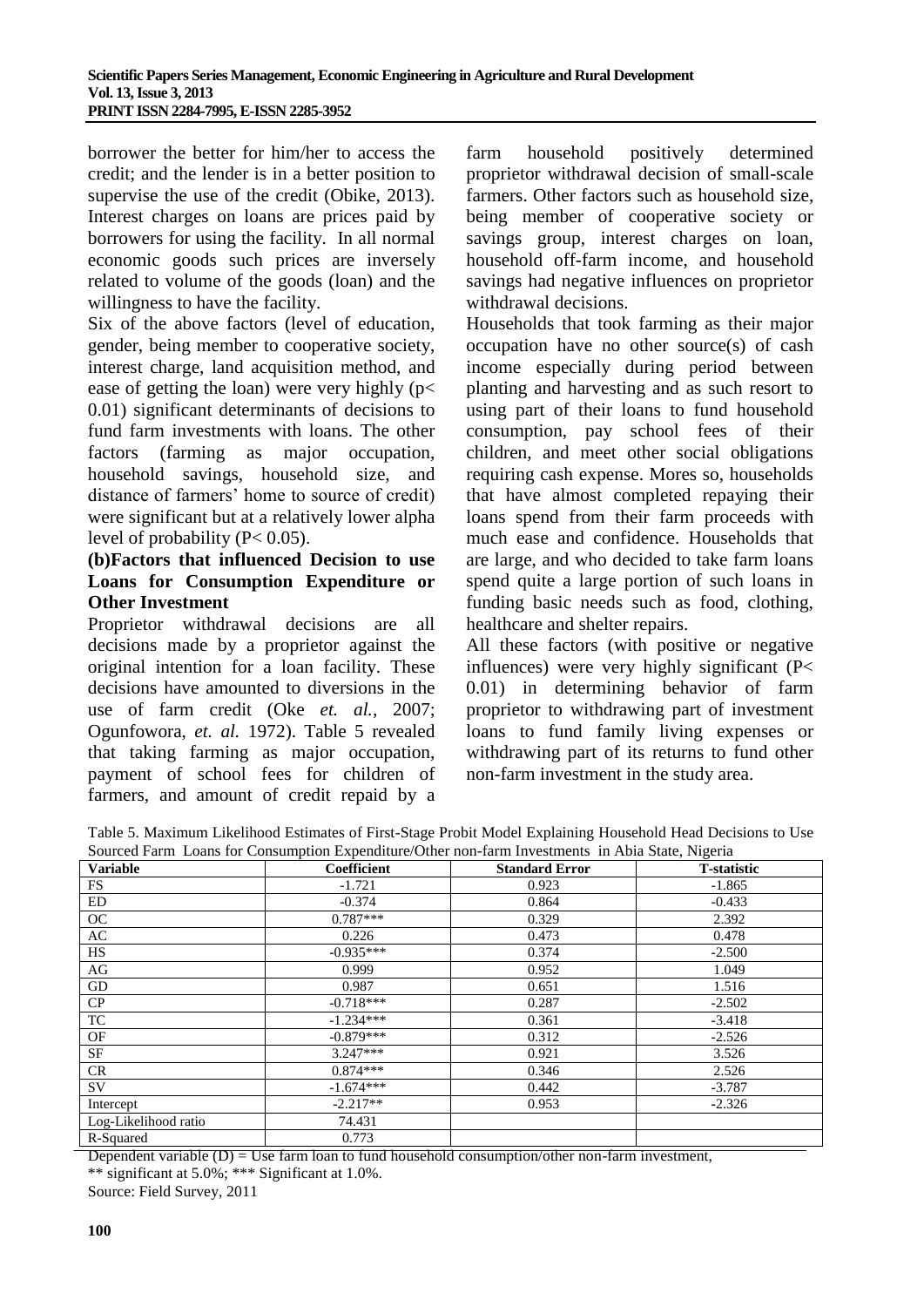## **CONCLUSIONS**

The study allowed to draw to the following conclusions:

Household-based factors influenced decisions to borrow money to fund farm investments. Decisions to borrow to fund farm investments were very highly influenced by level of education, gender (being male), membership of cooperative society, interest charge, land acquisition method, and ease of getting loan. Other significant factors included farming as major occupation, household savings, household size, and distance of farmers' home to source of credit. Taking farming as major occupation, gender (being a male), belonging to cooperative society or savings group, household size, acquisition of farmland by purchase, and ease of getting farm investment loans had positive significant influences while the others had negative significant influences on a farm household decision to taking farm investment loans in the study area.

Proprietor withdrawal decisions were positively influenced by household level variables like taking farming as major occupation, payment of school fees for children of farmers, and amount of credit repaid by a farm household. Other factors are household size, being member of cooperative society or savings group, interest charges on loan, off-farm income, and household savings. These had negative influences on proprietor withdrawal decisions. All factors that influenced proprietor withdrawal decisions impacted very highly (P< 0.01).

#### Recommendations:

Small-scale farmers should strive to strive to form their businesses with their personal or household savings. They should not borrow their start-up capital for investments like building initial livestock pens, purchasing of first set farm tools, small machines and starter packs from outside their households. However, as their farm businesses grow they can take loans from convenient outside sources to expand their businesses or meet their working capital needs. This practice of using personal or household savings to fund start-up capital helps to conjure commitment and feeling of ownership and financial discipline to a farm proprietor.

To curb the ugly practice of loan diversions, farm owners should cultivate spirit of thrift. put some hours to paid off-farm works to earn additional income, and raise and manage moderate sized households. They should belong and attend to some financial management training organized by their cooperative societies.

#### **REFERENCES**

[1]ABSEEDS, 2004, Abia State Economic Empowerment Development Strategy. P. 3.

Abia Agricultural Development Programme (ADP) (1995). Village listing. Ministry of

Agriculture Umuahia.

[2] Adebayo, O.O., Adeola, R.G., 2008, Sources and Uses of Agricultural Credit by Small-scale Farmers in Surulere Local Government Area of Oyo State, Nigeria. *Anthropologist* 10(4): 313-314.

[3] Amamiya, T. , 1981, Qualitative Response Models: A Survey. Journal of Economic Literature (19):1483- 1536.

[4] Anderson, A., 2002, The Effect of Cash Cropping, Credit and Household Composition on Household Food Security in Southern Malawi. *African Studies Quarterly*, (6): 1-2.

[5]Anjugam, M, Ramansamy, C, 2007. Determinants of Women's Participation in Self-Help Group (SHG) led Microfinance Programme in Tamil Nadu, India. *Agricultural Economics Research Review* (20): 283- 298.

[6] Anyanwu, C.M., 2004. Microfinance institutions in Nigeria: Policy, Practice, and Potentials*.* Paper presented at the G24 Workshop on "Constraints to Growth in Sub Saharan Africa," Pretoria, South Africa, November 29-30, 2004.

[7] Arnold, R.A., 2001, Economics.  $5<sup>th</sup>$  edition. South-Western College Publishing, Thomson Learning. USA.

[8] Asiegbu, B.C., Ebiringa, O.T., 2007. Impact of Agricultural Credit Guarantee Scheme Fund on the performance of Agricultural Industry in Nigeria. *International Journal of Development and Management Review.* 1: (1) 108-113.

[9] Emerole, C.O., Ndu, I. C., 2011, Gender Factors in Capital Sourcing and Accessibility By Arable Crop Farmers in Owerri North Local Government Area of Imo State, Nigeria. *Global Approaches to Extension Practice (GAEP)* 7(2); 68-77.

[10] FRN, 2007. Federal Republic of Nigeria Official Gazette. Legal Notice on Public Gazette Details of the Breakdown of National and State Provisional 2006 Census, Abuja No. 24. vol.9:1-7.

[11] Hazarika, G.,Guha-Khasinobis, B., 2008, Household Access to Micro Credit and Children's